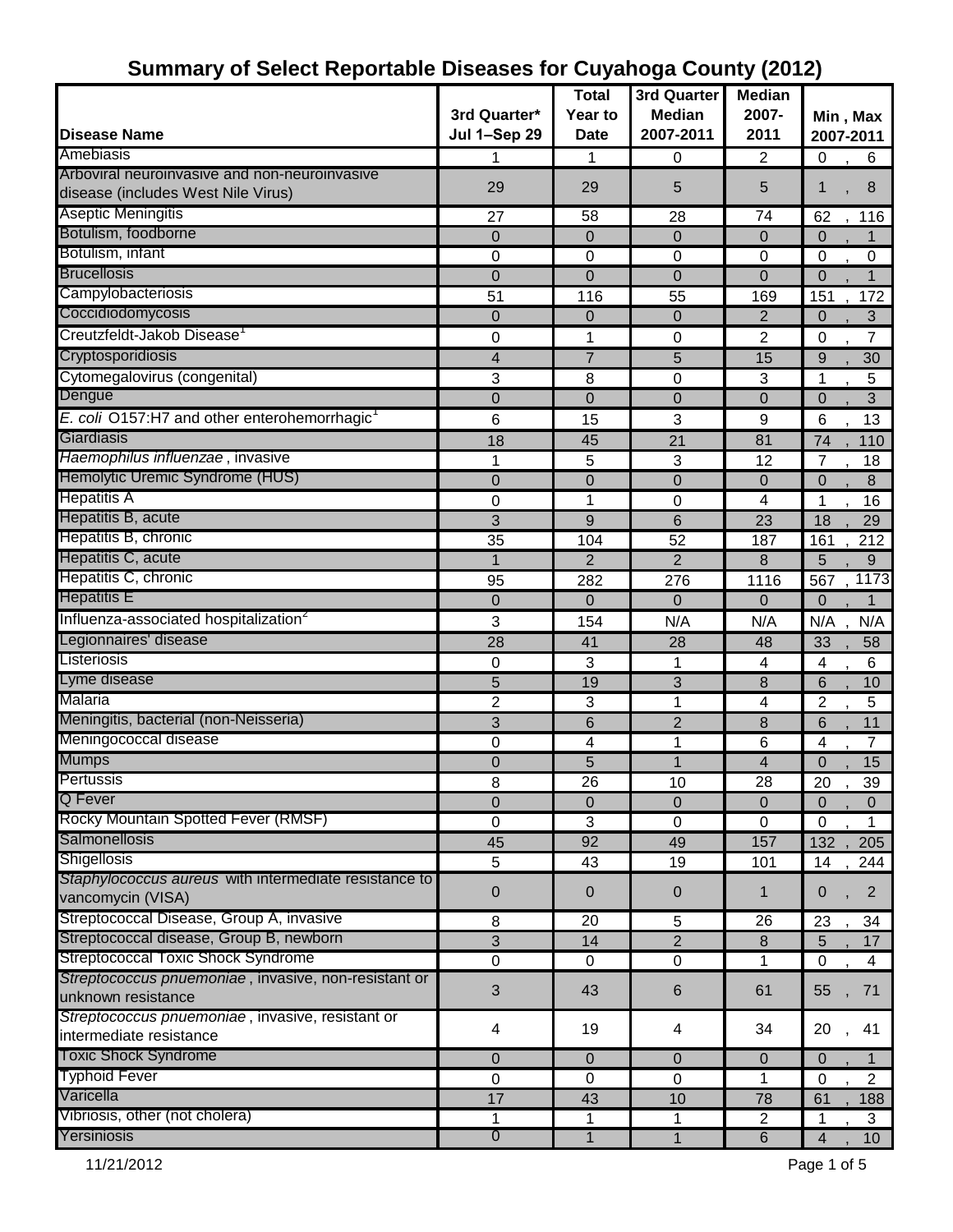| <b>Disease Name</b>                                                                 | 3rd Quarter*<br><b>Jul 1-Sep 29</b> | <b>Total</b><br>Year to<br><b>Date</b> | 3rd Quarter<br><b>Median</b><br>2007-2011 | <b>Median</b><br>2007-<br>2011 | Min, Max<br>2007-2011            |
|-------------------------------------------------------------------------------------|-------------------------------------|----------------------------------------|-------------------------------------------|--------------------------------|----------------------------------|
| Amebiasis                                                                           | 0                                   | 0                                      | 0                                         | 0                              | 0<br>4                           |
| Arboviral neuroinvasive and non-neuroinvasive<br>disease (includes West Nile Virus) | 15                                  | 15                                     | $\overline{2}$                            | $\overline{2}$                 | 3<br>0                           |
| <b>Aseptic Meningitis</b>                                                           | 13                                  | 30                                     | 16                                        | 40                             | 57<br>34                         |
| Botulism, foodborne                                                                 | $\mathbf 0$                         | 0                                      | $\overline{0}$                            | $\Omega$                       | $\mathbf 0$<br>1                 |
| Botulism, infant                                                                    | 0                                   | 0                                      | 0                                         | 0                              | $\mathbf 0$<br>0                 |
| <b>Brucellosis</b>                                                                  | $\mathbf 0$                         | 0                                      | $\overline{0}$                            | $\mathbf 0$                    | $\overline{0}$<br>$\Omega$       |
| Campylobacteriosis                                                                  | 36                                  | 76                                     | 38                                        | 113                            | 130<br>110                       |
| Coccidiodomycosis                                                                   | $\mathbf 0$                         | $\overline{0}$                         | $\Omega$                                  | $\overline{2}$                 | $\overline{0}$<br>$\mathfrak{B}$ |
| Creutzfeldt-Jakob Disease <sup>1</sup>                                              | 0                                   | 1                                      | 0                                         | $\overline{2}$                 | $\overline{7}$<br>$\mathbf 0$    |
| Cryptosporidiosis                                                                   | 3                                   | 5                                      | 4                                         | 10                             | 5<br>19                          |
| Cytomegalovirus (congenital)                                                        | 0                                   | 3                                      | 0                                         | 1                              | 1<br>2                           |
| Dengue                                                                              | 0                                   | $\mathbf 0$                            | $\mathbf 0$                               | $\mathbf 0$                    | 3<br>0                           |
| E. coli O157:H7 and other enterohemorrhagic <sup>1</sup>                            | 3                                   | 12                                     | $\overline{2}$                            | $\overline{7}$                 | 5<br>10                          |
| Giardiasis                                                                          | 9                                   | 18                                     | 14                                        | 54                             | 31<br>61                         |
| Haemophilus influenzae, invasive                                                    | 1                                   | 5                                      | $\overline{2}$                            | 9                              | 5<br>13                          |
| Hemolytic Uremic Syndrome (HUS)                                                     | $\mathbf 0$                         | $\mathbf 0$                            | $\mathbf 0$                               | $\mathbf 0$                    | $\overline{0}$<br>$\overline{7}$ |
| <b>Hepatitis A</b>                                                                  | 0                                   | 1                                      | $\overline{0}$                            | 3                              | 1<br>14                          |
| Hepatitis B, acute                                                                  | 1                                   | 6                                      | $\overline{2}$                            | $\overline{12}$                | 10<br>14                         |
| Hepatitis B, chronic                                                                | 14                                  | 45                                     | 27                                        | 88                             | 62<br>110                        |
| Hepatitis C, acute                                                                  | $\mathbf{0}$                        | 0                                      |                                           | $\overline{2}$                 | 5<br>1                           |
| Hepatitis C, chronic                                                                | 37                                  | 120                                    | 106                                       | 428                            | 232<br>455                       |
| <b>Hepatitis E</b>                                                                  | $\overline{0}$                      | 0                                      | $\Omega$                                  | 0                              | $\overline{0}$                   |
| Influenza-associated hospitalization <sup>2</sup>                                   | 2                                   | 87                                     | N/A                                       | N/A                            | N/A<br>N/A                       |
| Legionnaires' disease                                                               | 18                                  | 25                                     | 16                                        | 28                             | 20<br>36                         |
| Listeriosis                                                                         | 0                                   | $\overline{c}$                         | 1                                         | 3                              | 3<br>3                           |
| Lyme disease                                                                        | $\overline{\mathbf{4}}$             | 12                                     | 3                                         | 5                              | 3<br>9                           |
| Malaria                                                                             | $\overline{c}$                      | 3                                      | 0                                         | $\overline{c}$                 | $\boldsymbol{2}$<br>1            |
| Meningitis, bacterial (non-Neisseria)                                               | $\overline{2}$                      | 5                                      | $\mathbf 1$                               | 3                              | $\overline{2}$<br>$\overline{4}$ |
| Meningococcal disease                                                               | 0                                   | $\overline{c}$                         | 0                                         | $\overline{2}$                 | $\mathbf 0$<br>$\overline{3}$    |
| <b>Mumps</b>                                                                        | 0                                   | 3                                      | $\mathbf 1$                               | $\overline{2}$                 | 0<br>14                          |
| Pertussis                                                                           |                                     | 21                                     | 9                                         | 25                             | 15<br>33                         |
| Q Fever                                                                             | $\mathbf{0}$                        | 0                                      | $\overline{0}$                            | 0                              | $\mathbf 0$<br>0                 |
| Rocky Mountain Spotted Fever (RMSF)                                                 | $\mathbf 0$                         | 2                                      | 0                                         | 0                              | $\mathbf 0$<br>1                 |
| Salmonellosis                                                                       | 28                                  | 58                                     | 29                                        | 99                             | 138<br>79                        |
| <b>Shigellosis</b>                                                                  | $\overline{4}$                      | 37                                     | 6                                         | 25                             | 9<br>114                         |
| Staphylococcus aureus with intermediate resistance to                               | $\pmb{0}$                           | $\pmb{0}$                              | 0                                         | $\mathbf{1}$                   | $\overline{2}$<br>0              |
| vancomycin (VISA)                                                                   |                                     |                                        |                                           |                                |                                  |
| Streptococcal Disease, Group A, invasive                                            | 5                                   | 12                                     | 3                                         | 15                             | 10<br>22                         |
| Streptococcal disease, Group B, newborn                                             | $\pmb{0}$                           | $\overline{2}$                         | 1                                         | 5                              | 6<br>$\mathbf{1}$                |
| <b>Streptococcal Toxic Shock Syndrome</b>                                           | 0                                   | 0                                      | $\pmb{0}$                                 | 1                              | $2^{\circ}$<br>$\mathbf 0$       |
| Streptococcus pnuemoniae, invasive, non-resistant or<br>unknown resistance          | $\sqrt{3}$                          | 24                                     | 4                                         | 32                             | 45<br>27                         |
| Streptococcus pnuemoniae, invasive, resistant or<br>intermediate resistance         | 4                                   | 10                                     | $\overline{c}$                            | 22                             | 13<br>30                         |
| <b>Toxic Shock Syndrome</b>                                                         | $\mathbf{0}$                        | 0                                      | $\Omega$                                  | $\mathbf 0$                    | $\mathbf 0$                      |
| <b>Typhoid Fever</b>                                                                | $\mathbf 0$                         | 0                                      | $\mathbf 0$                               | 1                              | $\mathbf 0$<br>$\overline{2}$    |
| Varicella                                                                           | 10                                  | 31                                     | 8                                         | 60                             | 120<br>52                        |
| Vibriosis, other (not cholera)                                                      | $\mathbf{1}$                        | 1                                      | 1                                         | 1                              | 3<br>1                           |
| Yersiniosis                                                                         | $\pmb{0}$                           | $\mathbf 0$                            | $\boldsymbol{0}$                          | $\overline{\mathbf{4}}$        | 3<br>8                           |

## **Summary of Select Reportable Diseases for CCBH (2012)**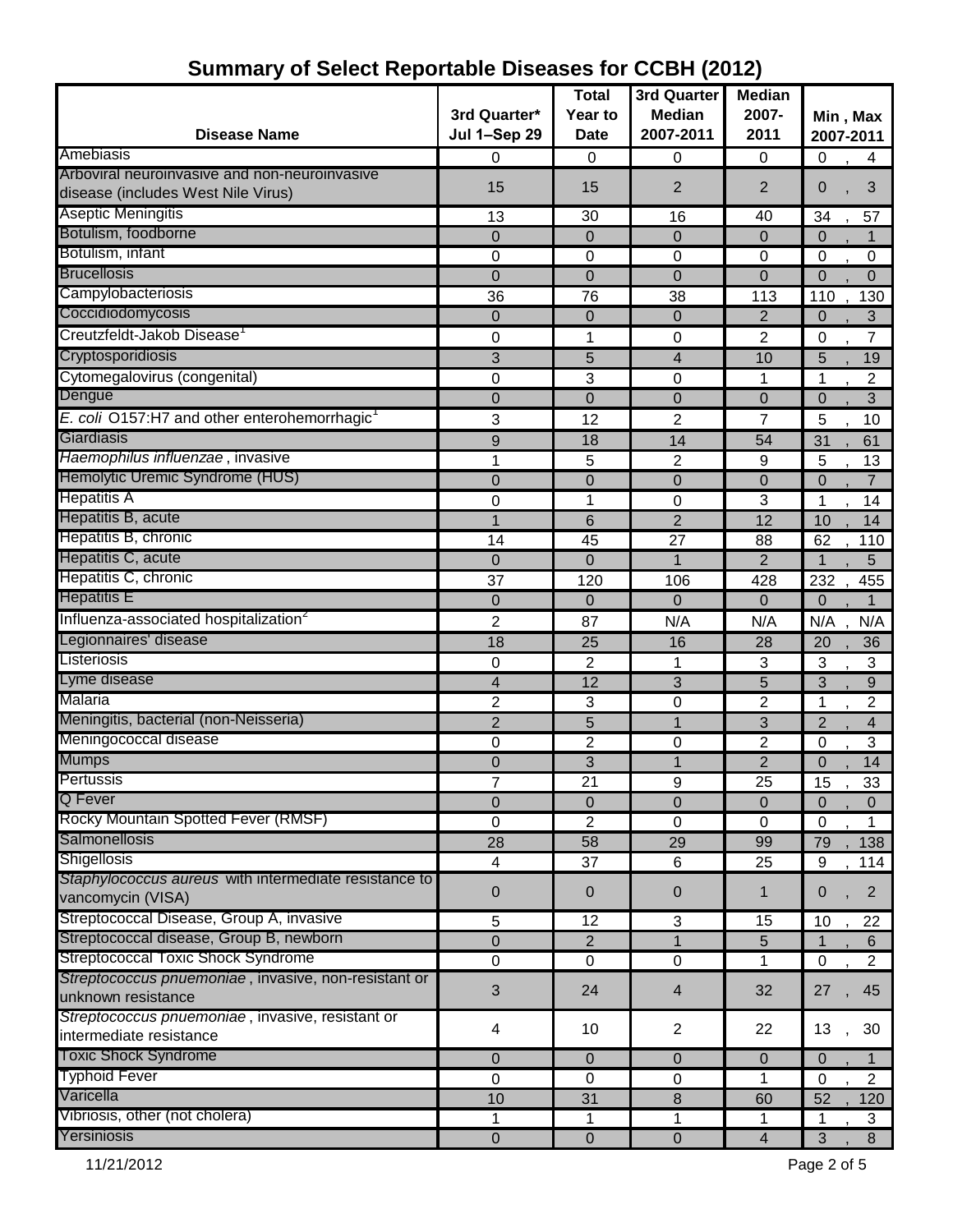|                                                          |                     | <b>Total</b>   | 3rd Quarter      | <b>Median</b>           |                               |
|----------------------------------------------------------|---------------------|----------------|------------------|-------------------------|-------------------------------|
|                                                          | 3rd Quarter*        | Year to        | <b>Median</b>    | 2007-                   | Min, Max                      |
| <b>Disease Name</b>                                      | <b>Jul 1-Sep 29</b> | <b>Date</b>    | 2007-2011        | 2011                    | 2007-2011                     |
| Amebiasis                                                | 1                   | 1              | 0                | 1                       | 3<br>$\mathbf 0$              |
| Arboviral neuroinvasive and non-neuroinvasive            |                     |                |                  |                         |                               |
| disease (includes West Nile Virus)                       | 14                  | 14             | 3                | 3                       | 0<br>$\overline{4}$           |
| Aseptic Meningitis                                       | 12                  | 26             | 14               | 33                      | 27<br>63                      |
| Botulism, foodborne                                      | $\mathbf 0$         | 0              | $\overline{0}$   | 0                       | $\mathbf 0$<br>$\Omega$       |
| Botulism, infant                                         | 0                   | 0              | 0                | 0                       | $\mathbf 0$<br>0              |
| <b>Brucellosis</b>                                       | $\mathbf 0$         | $\mathbf 0$    | $\mathbf 0$      | $\mathbf 0$             | $\overline{0}$<br>1           |
| Campylobacteriosis                                       | 15                  | 36             | 16               | 45                      | 35<br>54                      |
| Coccidiodomycosis                                        | $\overline{0}$      | 0              | $\overline{0}$   | 0                       | $\mathbf 0$<br>$\Omega$       |
| Creutzfeldt-Jakob Disease <sup>1</sup>                   | 0                   | 0              | 0                | 0                       | 0<br>0                        |
| Cryptosporidiosis                                        | 1                   | $\overline{2}$ | $\mathbf 1$      | $\overline{4}$          | 3<br>10                       |
| Cytomegalovirus (congenital)                             | 3                   | 5              | 0                | $\overline{2}$          | $\mathbf 0$<br>3              |
| Dengue                                                   | $\mathbf 0$         | 0              | $\mathbf 0$      | 0                       | $\mathbf 0$<br>$\mathbf{0}$   |
| E. coli O157:H7 and other enterohemorrhagic <sup>1</sup> | 3                   | 3              | 0                | $\overline{2}$          | 3<br>1                        |
| Giardiasis                                               | 9                   | 27             | $\overline{7}$   | 25                      | 20<br>54                      |
| Haemophilus influenzae, invasive                         | 0                   | 0              | 0                | 3                       | $\overline{2}$<br>5           |
| Hemolytic Uremic Syndrome (HUS)                          | $\mathbf 0$         | 0              | $\mathbf 0$      | $\mathbf 0$             | $\mathbf 0$<br>$\overline{1}$ |
| <b>Hepatitis A</b>                                       | 0                   | 0              | 0                | $\overline{2}$          | $\mathbf 0$<br>2              |
| Hepatitis B, acute                                       | $\overline{2}$      | $\overline{2}$ | 3                | 13                      | 5<br>18                       |
| Hepatitis B, chronic                                     | 21                  | 56             | 24               | 94                      | 87<br>95                      |
| Hepatitis C, acute                                       | $\mathbf{1}$        | $\overline{2}$ | 1                | $\overline{4}$          | $\overline{2}$<br>7           |
| Hepatitis C, chronic                                     | 58                  | 160            | 167              | 661                     | 326<br>703                    |
| <b>Hepatitis E</b>                                       | 0                   | 0              | $\overline{0}$   | $\mathbf 0$             | $\mathbf 0$<br>$\mathbf{0}$   |
| Influenza-associated hospitalization <sup>2</sup>        | 1                   | 63             | N/A              | N/A                     | N/A<br>N/A                    |
| Legionnaires' disease                                    | 10                  | 16             | 12               | 22                      | 12<br>23                      |
| Listeriosis                                              | 0                   | 1              | 0                | 1                       | 3<br>1                        |
| Lyme disease                                             | 1                   | 6              | $\overline{0}$   | $\overline{c}$          | $\overline{c}$<br>1           |
| Malaria                                                  | 0                   | 0              | 0                | $\overline{2}$          | $\overline{3}$<br>1           |
| Meningitis, bacterial (non-Neisseria)                    | 1                   | 1              | $\overline{2}$   | 4                       | 3<br>8                        |
| Meningococcal disease                                    | 0                   | 2              | 0                | 4                       | 3<br>7                        |
| <b>Mumps</b>                                             | $\mathbf 0$         | $\overline{2}$ | $\mathbf 0$      | $\pmb{0}$               | $\mathbf 0$<br>$\overline{c}$ |
| Pertussis                                                | 1                   | 5              | U                | 4                       | 2<br><sub>5</sub>             |
| <b>Q</b> Fever                                           | $\mathbf 0$         | 0              | $\mathbf 0$      | $\pmb{0}$               | $\mathbf 0$<br>$\Omega$       |
| Rocky Mountain Spotted Fever (RMSF)                      | $\pmb{0}$           | 0              | $\mathbf 0$      | $\pmb{0}$               | $\mathbf 0$<br>1              |
| Salmonellosis                                            | 16                  | 30             | 17               | 52                      | 46<br>66                      |
| Shigellosis                                              | $\mathbf{1}$        | 5              | 12               | 76                      | 5<br>162                      |
| Staphylococcus aureus with intermediate resistance to    |                     |                |                  |                         |                               |
| vancomycin (VISA)                                        | 0                   | 0              | 0                | 0                       | 0<br>$\mathbf 1$              |
| Streptococcal Disease, Group A, invasive                 | 3                   | 8              | 2                | 11                      | 12<br>10                      |
| Streptococcal disease, Group B, newborn                  | 3                   | 12             | 1                | $\overline{\mathbf{4}}$ | $\overline{2}$<br>11          |
| <b>Streptococcal Toxic Shock Syndrome</b>                | $\pmb{0}$           | 0              | $\mathbf 0$      | 0                       | $\mathbf 0$<br>$\overline{2}$ |
| Streptococcus pnuemoniae, invasive, non-resistant or     |                     |                |                  |                         |                               |
| unknown resistance                                       | $\boldsymbol{0}$    | 17             | $\overline{2}$   | 26                      | 22<br>43                      |
| Streptococcus pnuemoniae, invasive, resistant or         |                     |                |                  |                         |                               |
| intermediate resistance                                  | $\pmb{0}$           | 9              | 1                | 11                      | 6<br>15                       |
| <b>Toxic Shock Syndrome</b>                              | 0                   | 0              | $\overline{0}$   | $\mathbf 0$             | $\mathbf 0$                   |
| <b>Typhoid Fever</b>                                     | $\pmb{0}$           | 0              | 0                | $\mathbf 0$             | $\mathbf 0$<br>0              |
| Varicella                                                | $\overline{7}$      | 12             | $\overline{2}$   | 18                      | 8<br>65                       |
| Vibriosis, other (not cholera)                           | $\pmb{0}$           | 0              | $\pmb{0}$        | $\pmb{0}$               | $\mathbf 0$<br>1              |
| Yersiniosis                                              | $\boldsymbol{0}$    | 1              | $\boldsymbol{0}$ | $\overline{2}$          | $6\phantom{1}$<br>1           |

#### **Summary of Select Reportable Diseases for City of Cleveland (2012)**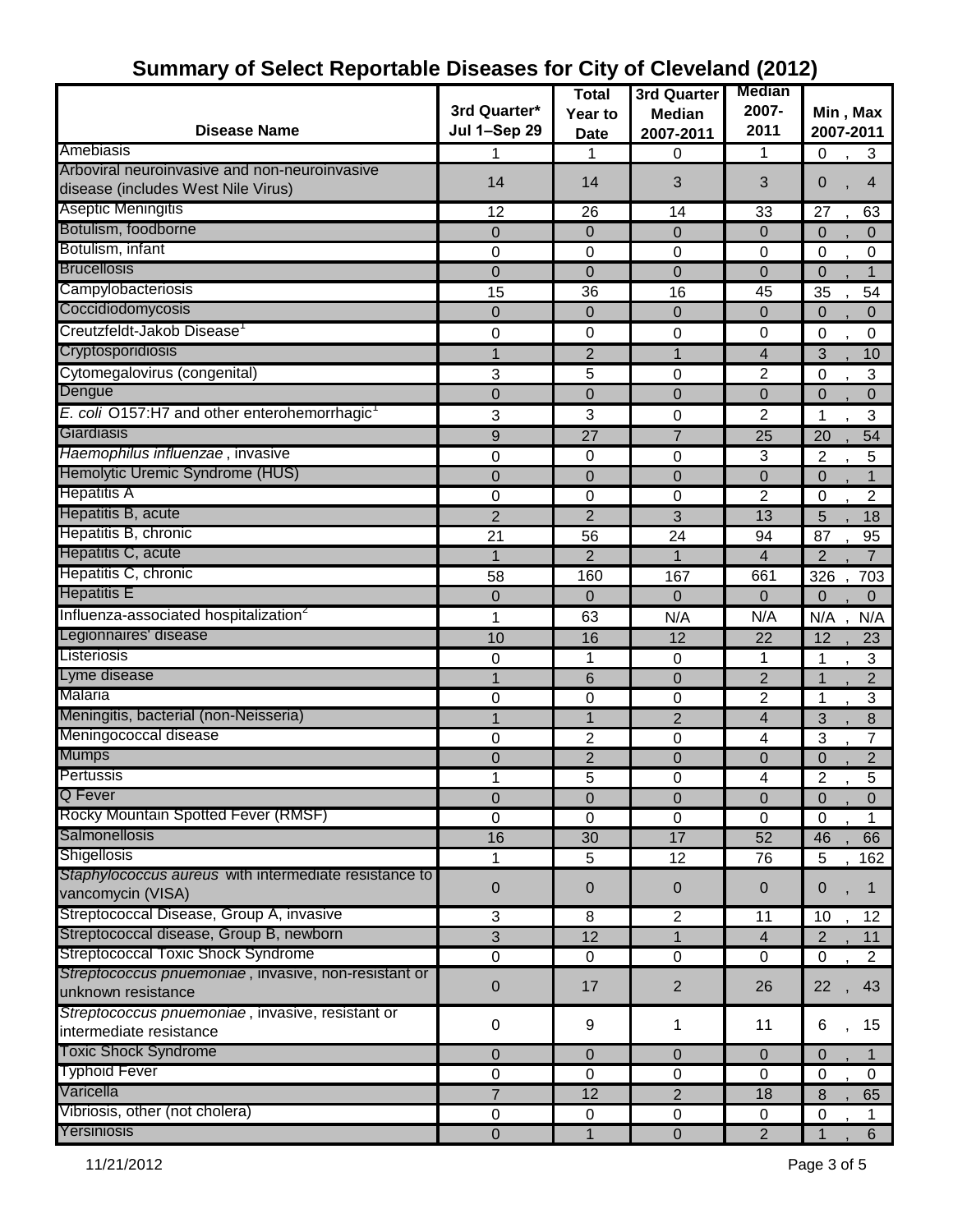|                                                          |                     |                |                  | ັ                       |                                  |
|----------------------------------------------------------|---------------------|----------------|------------------|-------------------------|----------------------------------|
|                                                          |                     | <b>Total</b>   | 3rd Quarter      | <b>Median</b>           |                                  |
|                                                          | 3rd Quarter*        | Year to        | <b>Median</b>    | 2007-                   | Min, Max                         |
| <b>Disease Name</b>                                      | <b>Jul 1-Sep 29</b> | <b>Date</b>    | 2007-2011        | 2011                    | 2007-2011                        |
| Amebiasis                                                | 0                   | 0              | 0                | 0                       | 0<br>$\mathbf 0$                 |
| Arboviral neuroinvasive and non-neuroinvasive            | 0                   | $\overline{0}$ | $\overline{0}$   | $\mathbf{0}$            | 0<br>1                           |
| disease (includes West Nile Virus)                       |                     |                |                  |                         |                                  |
| Aseptic Meningitis                                       | 2                   | 2              | 0                | 1                       | 3<br>0                           |
| Botulism, foodborne                                      | $\overline{0}$      | $\mathbf 0$    | $\overline{0}$   | $\mathbf 0$             | $\overline{0}$<br>$\overline{0}$ |
| Botulism, infant                                         | 0                   | 0              | 0                | $\mathbf 0$             | 0<br>0                           |
| <b>Brucellosis</b>                                       | 0                   | $\mathbf 0$    | $\overline{0}$   | $\mathbf{0}$            | $\Omega$<br>$\overline{0}$       |
| Campylobacteriosis                                       | 0                   | 4              | 2                | 4                       | 2<br>8                           |
| Coccidiodomycosis                                        | 0                   | $\mathbf 0$    | $\Omega$         | $\Omega$                | $\overline{0}$<br>$\mathbf 1$    |
| Creutzfeldt-Jakob Disease                                | 0                   | 0              | 0                | 0                       | 0<br>0                           |
| Cryptosporidiosis                                        | 0                   | $\mathbf 0$    | $\mathbf 1$      | 1                       | $\overline{0}$                   |
| Cytomegalovirus (congenital)                             | 0                   | 0              | $\boldsymbol{0}$ | $\mathbf 0$             | 0<br>1                           |
| Dengue                                                   | 0                   | 0              | 0                | $\mathbf{0}$            | 0<br>$\overline{0}$              |
| E. coli O157:H7 and other enterohemorrhagic <sup>1</sup> | 0                   | 0              | 0                | 0                       | 0<br>1                           |
| Giardiasis                                               | 0                   | $\overline{0}$ | 0                | $\overline{2}$          | 3<br>$\mathbf 0$                 |
| Haemophilus influenzae, invasive                         | 0                   | 0              | $\boldsymbol{0}$ | 0                       | 0<br>0                           |
| Hemolytic Uremic Syndrome (HUS)                          | 0                   | $\overline{0}$ | $\overline{0}$   | $\mathbf{0}$            | $\Omega$<br>0                    |
| <b>Hepatitis A</b>                                       | 0                   | 0              | 0                | 0                       | 0<br>0                           |
| Hepatitis B, acute                                       | 0                   | 1              | 0                | $\mathbf 0$             | $\overline{0}$<br>0              |
| Hepatitis B, chronic                                     | 0                   | 3              | 0                | 5                       | 7<br>$\overline{2}$              |
| Hepatitis C, acute                                       | $\mathbf 0$         | $\Omega$       | 0                | $\Omega$                | $\mathbf 0$<br>$\mathbf 0$       |
| Hepatitis C, chronic                                     | 0                   | 2              | 3                | 15                      | 9<br>21                          |
| <b>Hepatitis E</b>                                       | $\overline{0}$      |                | $\overline{0}$   |                         | $\overline{0}$                   |
|                                                          |                     | $\mathbf 0$    |                  | 0                       | 0                                |
| Influenza-associated hospitalization <sup>2</sup>        | 0                   | 4              | N/A              | N/A                     | N/A<br>N/A                       |
| Legionnaires' disease                                    | 0                   | $\mathbf 0$    | $\mathbf 0$      | 1                       | $\mathbf 0$<br>$\overline{c}$    |
| Listeriosis                                              | 0                   | 0              | 0                | 0                       | 0<br>1                           |
| Lyme disease                                             | 0                   | 1              | 0                | $\mathbf{0}$            | $\mathbf 0$<br>1                 |
| Malaria                                                  | 0                   | 0              | $\mathbf 0$      | 0                       | $\mathbf 0$<br>1                 |
| Meningitis, bacterial (non-Neisseria)                    | $\mathbf 0$         | $\overline{0}$ | $\overline{0}$   | $\mathbf{0}$            | $\overline{0}$<br>$\overline{0}$ |
| Meningococcal disease                                    | 0                   | 0              | 0                | $\pmb{0}$               | 0<br>0                           |
| <b>Mumps</b>                                             | 0                   | 0              | 0                | 0                       | $\mathbf 0$<br>$\Omega$          |
| Pertussis                                                | 0                   | 0              | 0                | $\pmb{0}$               | 0                                |
| Q Fever                                                  | 0                   | $\mathbf 0$    | $\overline{0}$   | $\mathbf 0$             | $\mathbf 0$<br>$\overline{0}$    |
| Rocky Mountain Spotted Fever (RMSF)                      | 0                   | 1              | 0                | 0                       | $\boldsymbol{0}$<br>0            |
| <b>Salmonellosis</b>                                     | 1                   | $\overline{4}$ | $\mathbf 0$      | $\overline{\mathbf{4}}$ | $\mathbf{1}$<br>8                |
| Shigellosis                                              | $\pmb{0}$           | 1              | $\mathbf 0$      | 1                       | 0<br>7                           |
| Staphylococcus aureus with intermediate resistance to    | 0                   | $\mathbf 0$    | $\mathbf 0$      | $\mathbf 0$             | 0<br>$\mathbf 0$                 |
| vancomycin (VISA)                                        |                     |                |                  |                         |                                  |
| Streptococcal Disease, Group A, invasive                 | $\pmb{0}$           | $\pmb{0}$      | $\mathbf 0$      | $\pmb{0}$               | $\mathbf 0$<br>1                 |
| Streptococcal disease, Group B, newborn                  | $\mathbf 0$         | $\mathbf 0$    | $\mathbf 0$      | $\mathbf 0$             | $\overline{0}$<br>$\mathbf{1}$   |
| <b>Streptococcal Toxic Shock Syndrome</b>                | $\mathbf 0$         | $\pmb{0}$      | $\pmb{0}$        | 0                       | $\mathbf 0$<br>$\mathbf 0$       |
| Streptococcus pnuemoniae, invasive, non-resistant or     | 0                   | $\overline{2}$ | 0                | 1                       | $\overline{2}$<br>0              |
| unknown resistance                                       |                     |                |                  |                         |                                  |
| Streptococcus pnuemoniae, invasive, resistant or         | $\pmb{0}$           | $\pmb{0}$      | $\mathbf 0$      | $\mathbf 0$             | 0<br>1                           |
| intermediate resistance                                  |                     |                |                  |                         |                                  |
| <b>Toxic Shock Syndrome</b>                              | 0                   | 0              | $\mathbf 0$      | $\boldsymbol{0}$        | $\mathbf 0$<br>$\overline{0}$    |
| <b>Typhoid Fever</b>                                     | $\mathbf 0$         | 0              | $\mathbf 0$      | $\pmb{0}$               | $\mathbf 0$<br>0                 |
| Varicella                                                | 0                   | 0              | 0                | $\mathbf{1}$            | 3<br>0                           |
| Vibriosis, other (not cholera)                           | $\pmb{0}$           | $\pmb{0}$      | $\boldsymbol{0}$ | $\pmb{0}$               | 0<br>0                           |
| Yersiniosis                                              | $\mathbf 0$         | $\mathbf 0$    | $\mathbf 0$      | $\mathbf 0$             | $\overline{0}$<br>$\mathbf{1}$   |

### **Summary of Select Reportable Diseases for City of Shaker Heights (2012)**